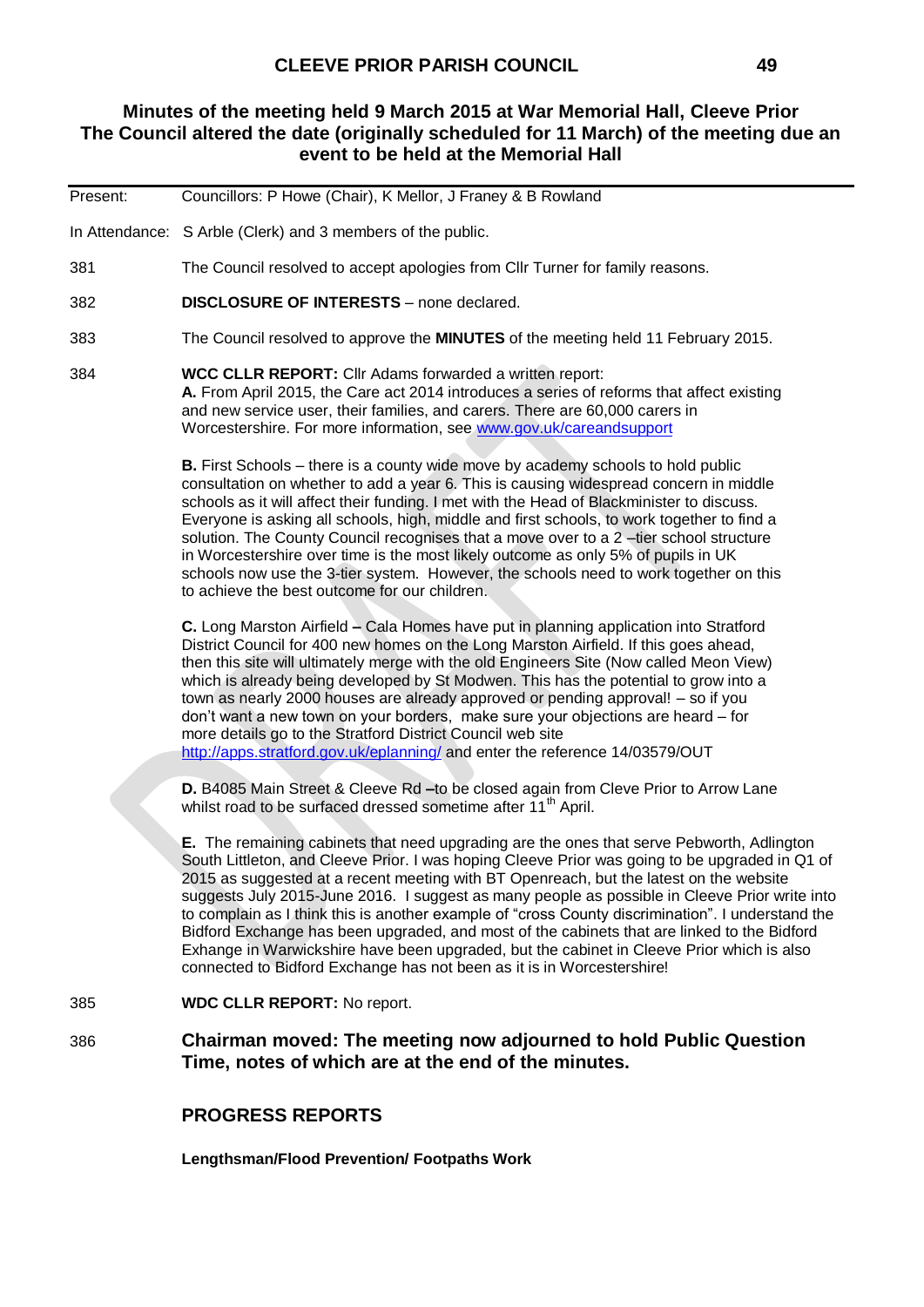### **CLEEVE PRIOR PARISH COUNCIL 50**

387 **12.14:** On 3.12.14 the Clerk reported rubbish in the ditches near The Manor to WDC; #6462454. The Clerk requested an update on 27.01.15 and requested WDC to investigate.

#### **CPO Land**

- 388 **Clearance 03.14:** 29.01.15 requesting the brash be burned and the ditch fully reinstated. A reply was received on the same day. G Albutt will collect the brash. G Albutt claims that he completed the job as instructed. Previously G Albutt claimed he couldn't fully clear the ditch because of three live wires. The Clerk instructed Western Power to investigate and they stated no live wires were detected. G Albutt emailed the Council on 04.02.15. He stated the original cheque bounced twice and that he is in receipt of a new cheque. He also stated that January 2015 Minutes listed £5100 was paid when only £3792 was paid. The Minutes reflect the payment was £3792. **ACTION: Clerk to write a letter to request a meeting with the purpose of resolving this situation.**
- 389 **Refuse 02.15:** On 17.02.15 the Clerk requested WDC to provide more bins for the Twin Oaks residents and conduct refuse pick at individual properties.During an email thread P Childs stated that the Travellers do not want individual property pick up and that providing more bins to residents would result in a charge per bin. The option of a free industrial size bin at the top of the CPO Land is a consideration. If bin is installed, no loose bags will be collected and CPPC will require WDC permission to remove the bin. **ACTION: Clerk to further investigate how the bins can be picked up at the properties and determine the responsibility of WDC in this matter?**

**ACTION: Clerk to contact police to ascertain viability of young offenders doing a litter pick on the CPO land.**

- 390 **Planting 01.15:** The Council resolved to consider this issue at a later date.
- 391 **Cleeve Prior NDP:** The Council has met to discuss the consult document on two occasions and some concerns were raised. **ACTION: Clerk to arrange a meeting between NDP Working Party, CPPC and planning consultants.**
- 392 **Defibrillator:** The defibrillator is installed and registered (#2358). The Clerk contacted B Catton of Avon Valley First Responders Scheme and requested a training date for 9 May in the War Memorial Hall; to be confirmed. **ACTION: Clerk to publicize event if date is confirmed. ACTION: Cllr Turner to investigate training options.**
- 393 **Footpaths Report:** No update.
- 394 **Evesham Road Speed Survey 06.14:** No update.
- 395 **Allotment Agreement**: **ACTION: Chair Howe to meet with Allotment renters.**
- 396 **Smart Water:** 24 packs sold, 17 parishioners paid to date. The resolved to cut a cheque for £480 to take delivery of the packs.
- 397 **New Homes Bonus:** WDC agreed to release the requested £670 for the purpose of funding the Smart Water Reimbursement Scheme. Matter resolved
- 398 **Grass Cutting Contract:** On 13.02.15 the Clerk appointed the contract to Limebridge at £195 per cut based on ~16 cuts per year; contract to expire 31.12.16. Matter resolved.
- 399 **Rooftop Grass Donation:** Rooftop agreed to donate £900 toward the cost of cutting the grass in the Close for 2015 and 2016; invoice posted 25.02.15. Matter resolved.
- 400 **Internal Auditor:** On 13.02.15 the Clerk emailed the Engagement Letter to R Fletcher; £165 per year for 2015 through 2017 audits. The Clerk has yet to receive a signed copy.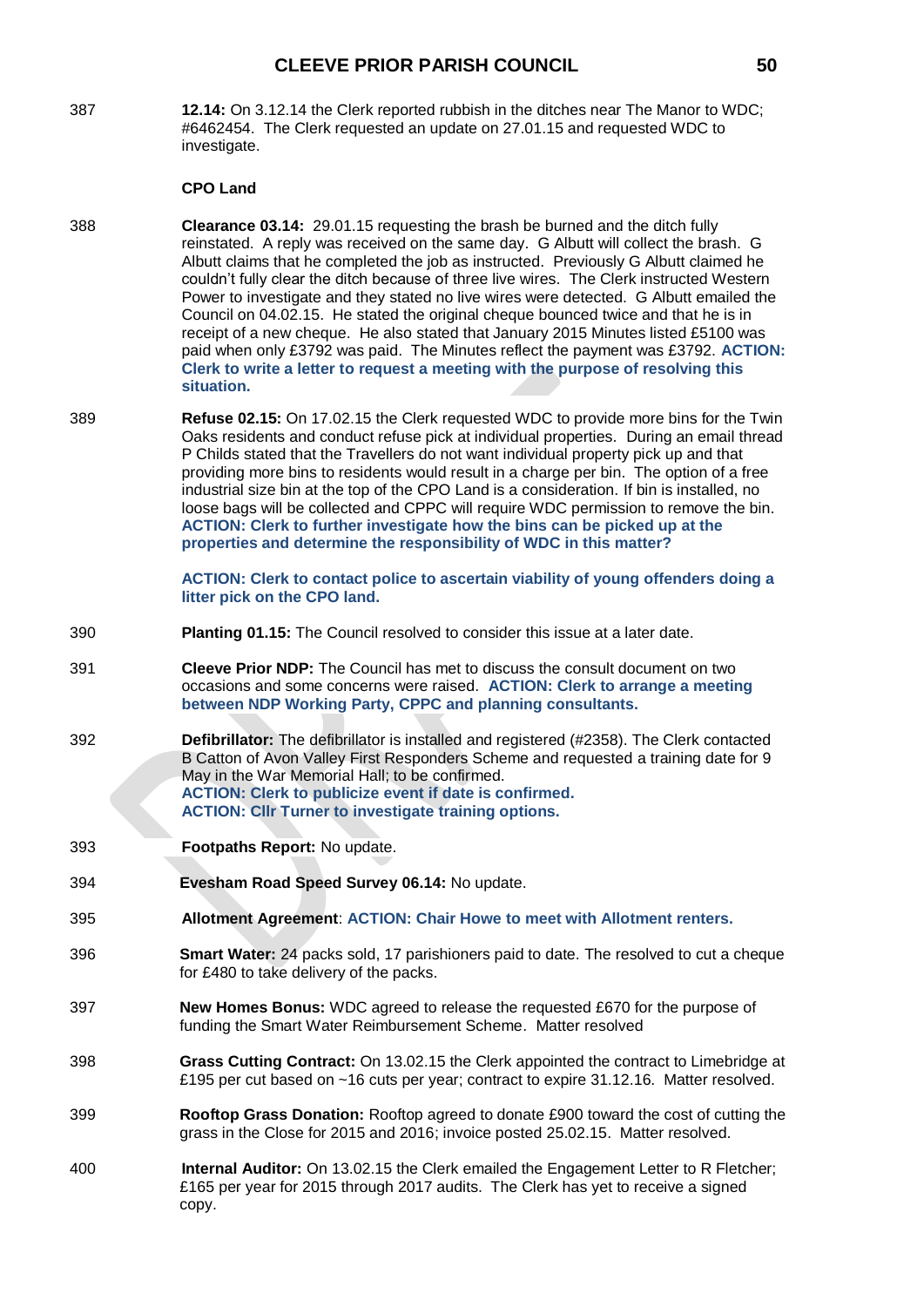- 401 **Pre-School Support:** On 17.02.15 the Clerk replied to S Unwin (School Governors) that CPC has supported the Pre-School. Matter resolved.
- 402 **Tetlow King Proposal:** On 23.02.15 the Clerk informed Tetlow King that the Council cannot support its NDP proposal due to a lack of parishioner support evidence. 403 **The Green St Signs:** Signs posted; matter resolved.

### **NEW AGENDA ITEMS**

- 404 The Council resolved to request more information as regards T Carr's proposal to open non-binding discussions to purchase/rent BAA land adjacent to Parish Wharf**. ACTION: Clerk to request more information.**
- 405 The Council believes the applications from CPHT, War Memorial Hall Management Comm. and St Andrews Church are appropriate projects to fund. However, more information regards multiple competitive estimates/quotes are access/risk assessment statements are required before making a final decision. **ACTION: Clerk to inform grant applicants to provide more information.**

### **FINANCE**

- 406 The Council resolved to approve the payments listed in Appendix A of the February 2015 Agenda with one addition. Cheque #259 in the amount of £480 was cut at the meeting to purchase 24 Smart Water packs.
- 407 Cllr Mellor noted that there should not be negative reserves as listed in Appendix A. The Clerk stated that showing negative reserves will be easier for cllrs to read the I&E report.
- 408 Cllr Mellor confirmed the February 2015 Reconciliation (Appendix B of the February 2015 Agenda) is accurate.
- 409 The February 2015 Income & Expense Report was noted by the Council.

## **CLERK'S UPDATE**

- 410 The Clerk registered himself as the contact with the Pension Regulator Automatic Pension Enrolment – see 01.03.15 email.
- 411 Local Council Election Key Dates **A. 23 March** – Notice of Election **B. 9 April (4pm)** – Close of Nominations **C. 7 May** – Election Day
- **Correspondence for Consideration** 412 **SWDP:** Community Infrastructure Levy Consult Comments Due 30.03.15 – see 02.13.15 email. The Council noted the consult.

#### **Tabled Correspondence**

413 **WDC:** Election Nomination papers available at meeting.

### **PLANNING**

- **For Council Consideration** 414 **W.15.00146.PN; Mr L Albutt:** Shernal Brook Farm, West Side, North Littleton: Freestanding timber agricultural office and mixed ancillary use building (retrospective) Comments Due 20.03.15
- 415 **W.15.00243.PP; Mr G Williams:** Rose bank, Main St: single storey rear extension Comments Due 18.03.15
- 416 **WDC/WCC Approvals** none